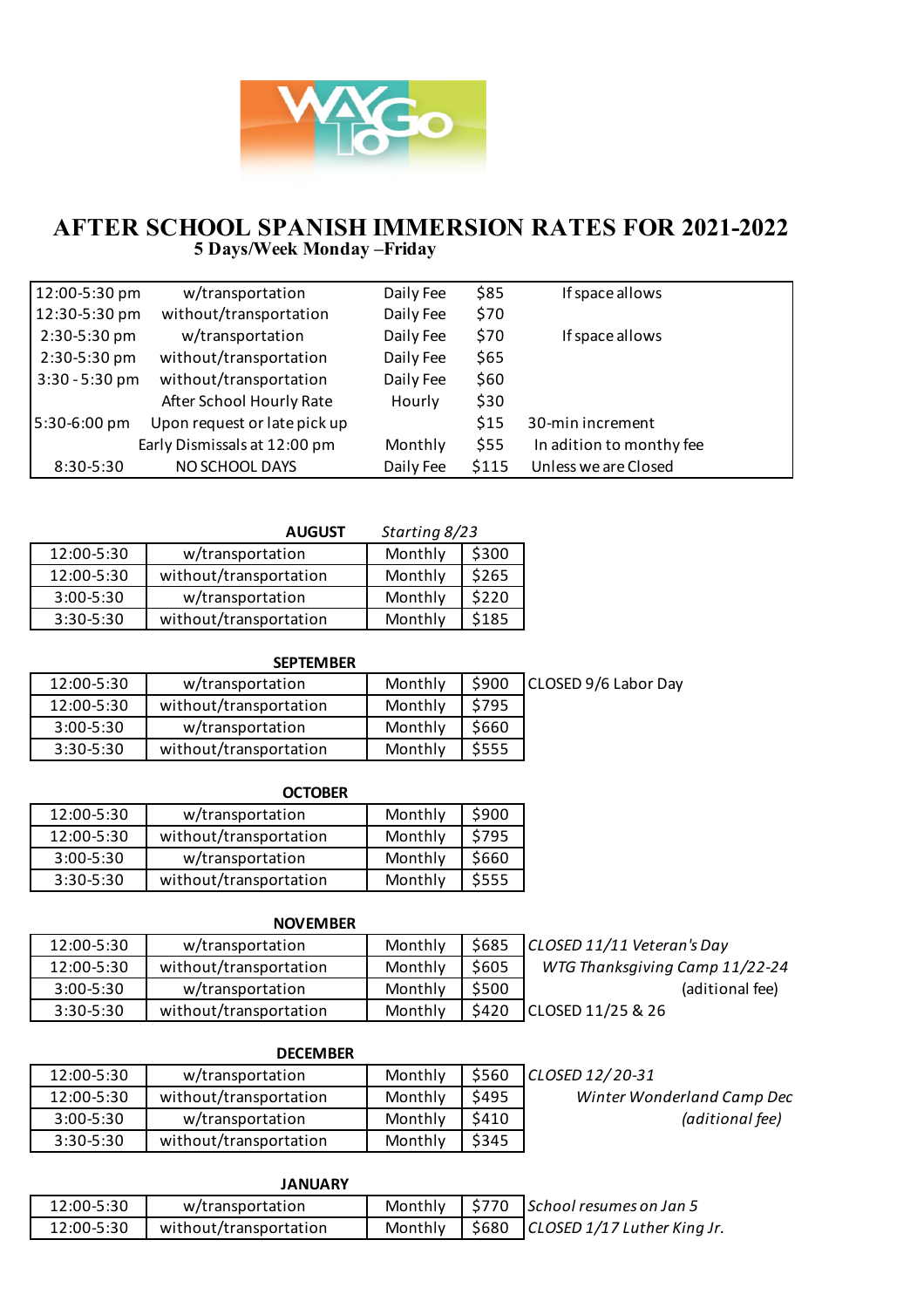| $3:00 - 5:30$ | w/transportation       | Monthly | L \$565 |
|---------------|------------------------|---------|---------|
| $3:30-5:30$   | without/transportation | Monthly | I \$475 |

### **FEBRUARY**

| 12:00-5:30    | w/transportation       | Monthly | \$645 |
|---------------|------------------------|---------|-------|
| 12:00-5:30    | without/transportation | Monthly | \$570 |
| $3:00 - 5:30$ | w/transportation       | Monthly | \$470 |
| $3:30-5:30$   | without/transportation | Monthly | \$395 |

12:00-5:30 w/transportation Monthly *CLOSED 2/21 President's Day* \$645 Winter Break Camp 2/22-25 3:00-5:30 w/transportation Monthly \$470 *(aditional fee)*

## **MARCH**

| 12:00-5:30    | w/transportation       | Monthly | \$985 |
|---------------|------------------------|---------|-------|
| 12:00-5:30    | without/transportation | Monthly | \$870 |
| $3:00 - 5:30$ | w/transportation       | Monthly | \$720 |
| $3:30-5:30$   | without/transportation | Monthly | \$610 |

### **APRIL**

| 12:00-5:30    | w/transportation       | Monthly | \$685 | CLOSED 4/11-15 |
|---------------|------------------------|---------|-------|----------------|
| 12:00-5:30    | without/transportation | Monthly | \$605 |                |
| $3:00 - 5:30$ | w/transportation       | Monthly | \$500 |                |
| $3:30-5:30$   | without/transportation | Monthly | \$420 |                |

|               | <b>MAY</b>             |         |       |                          |
|---------------|------------------------|---------|-------|--------------------------|
| 12:00-5:30    | w/transportation       | Monthly | \$900 | CLOSED 5/30 Memorial Day |
| 12:00-5:30    | without/transportation | Monthly | \$795 |                          |
| $3:00 - 5:30$ | w/transportation       | Monthly | \$660 |                          |
| $3:30-5:30$   | without/transportation | Monthly | \$555 |                          |

### **JUNE**

| 12:00-5:30    | w/transportation       | Monthly | \$300 | Last day $6/9$          |
|---------------|------------------------|---------|-------|-------------------------|
| 12:30-5:30    | without/transportation | Monthly | \$265 | Summer Camp begins 6/13 |
| $3:00 - 5:30$ | w/transportation       | Monthly | \$220 | (aditional fee)         |
| $3:30-5:30$   | without/transportation | Monthly | \$185 |                         |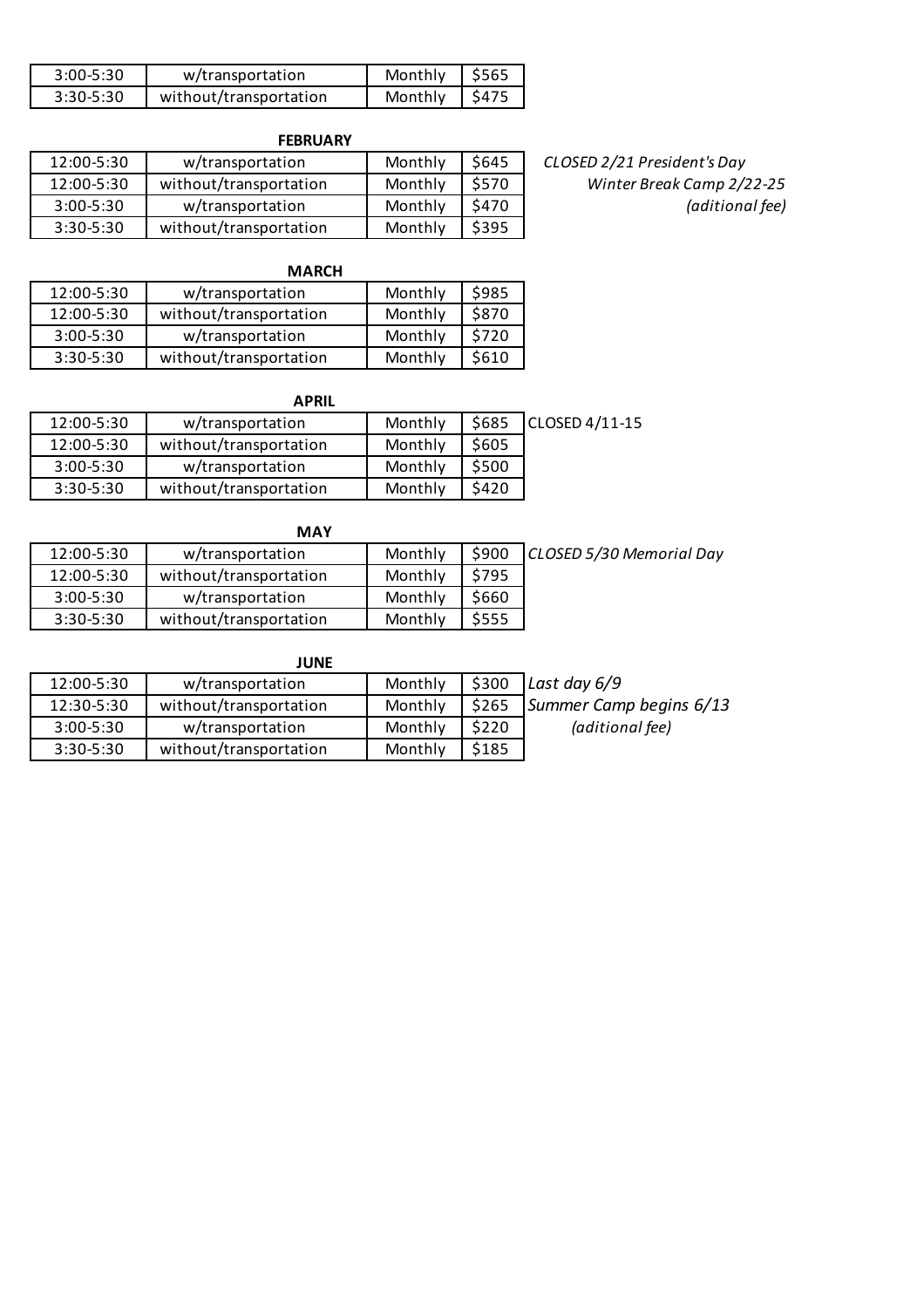$\frac{1}{2}$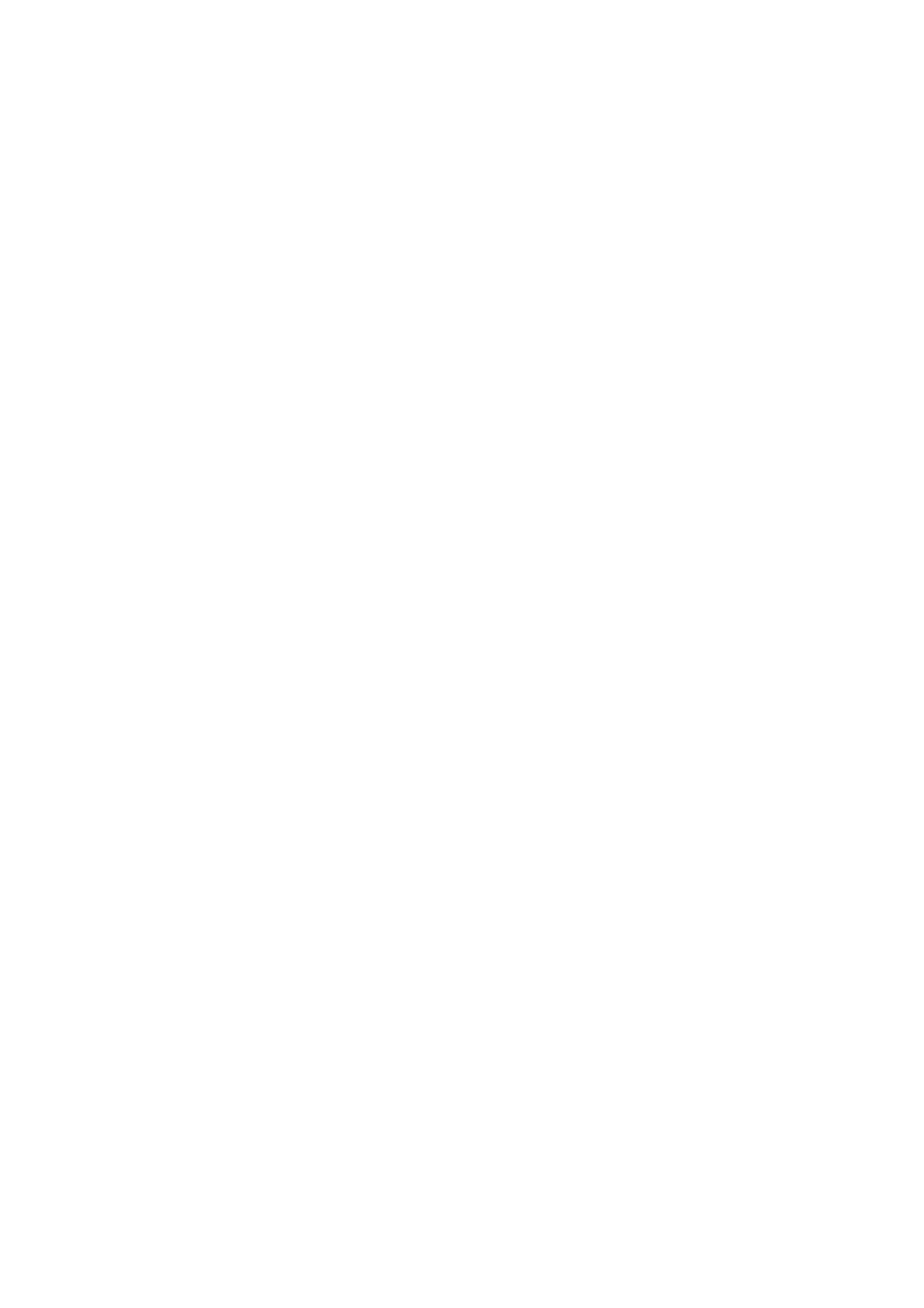## **2018-19**

## **CHANDRAMOULI VYAS**

**AUGUST** M & T 3:05-5:30PM TH 12:25-5:30 PM

 **OCT \$670** M & T 3:05-5:30PM TH 12:25-5:30 PM

TH 12:25-5:30 PM *CLOSED 11/22 & 23*

**NOVEMBER** *CLOSED 11/12 Veterans Day* **\$490**  *WTG Thanksgiving Camp 11/19-21 (aditional fee)* M & T 3:05-5:30PM

**DECEMBER \$435** *CLOSED 12/ 21-31*  M & T 3:05-5:30PM Winter Wonderland Camp Date TH 12:25-5:30 PM

**JANUARY \$580** *CLOSED 1/ 1-4 New Year* M & T 3:05-5:30PM *CLOSED 1/21 Luther King Jr.*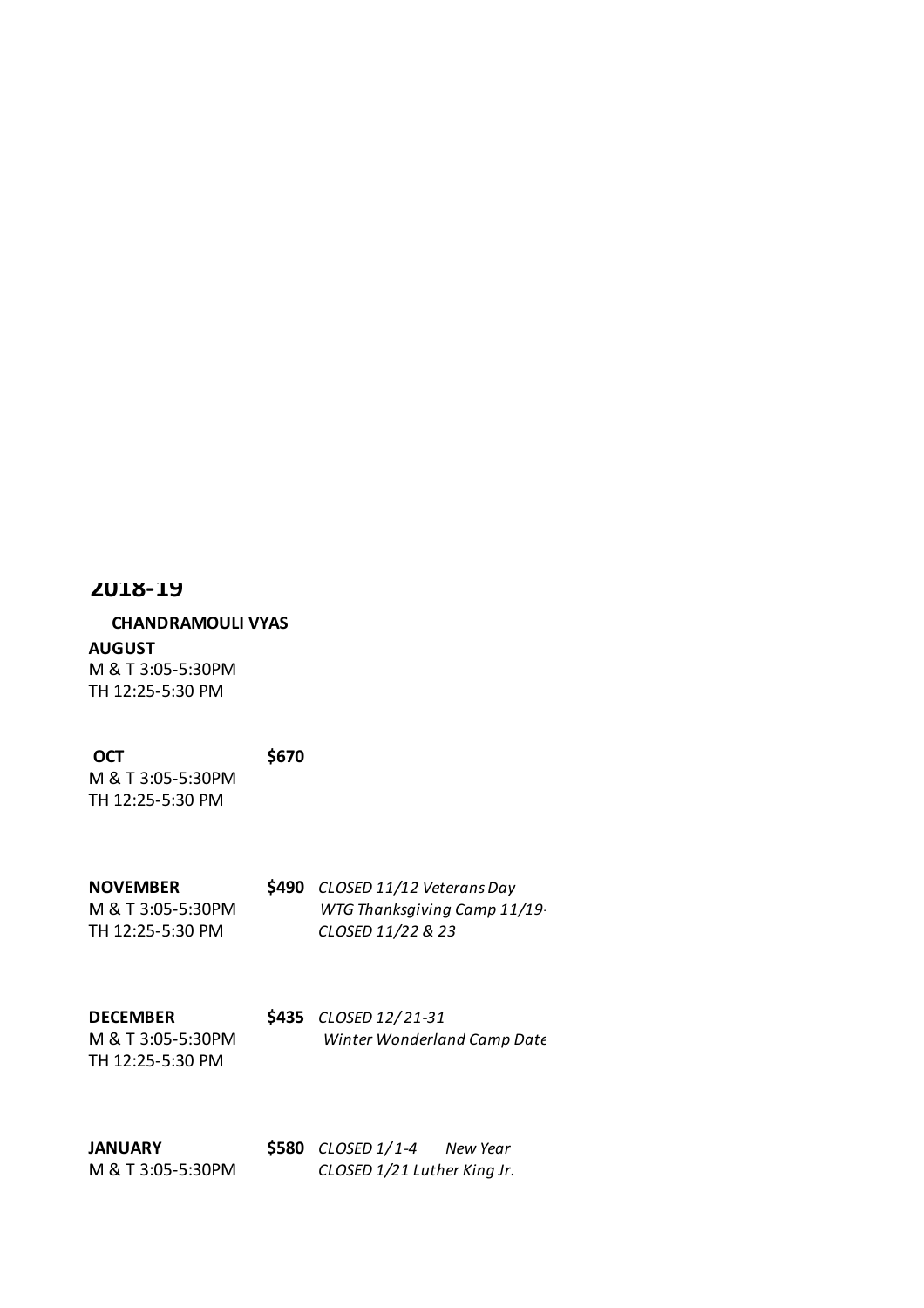TH 12:25-5:30 PM Winter Wonderland Camp Date

TH 12:25-5:30 PM

**FEBRUARY** *CLOSED 2/18 President's Day* **\$435** M & T 3:05-5:30PM *Winter Break Camp 2/19-22 (acambrer 8reak Camp 2/19-22 (acambrer 6)* 

**MARCH \$580** M & T 3:05-5:30PM TH 12:25-5:30 PM

**APRIL \$525** *Way To Go Spring Break Camp 4,* M & T 3:05-5:30PM 4/22-26 ASSIP Regular Schedule TH 12:25-5:30 PM *ASSIP CAMP 4/15-19 TBD* 4/19 CLOSED

**MAY \$635** *CLOSED 5/27 Memorial Day* M & T 3:05-5:30PM

TH 12:25-5:30 PM

**JUNE \$145**

M & T 3:05-5:30PM *CLOSED 6/7 Summer Camp* TH 12:25-5:30 PM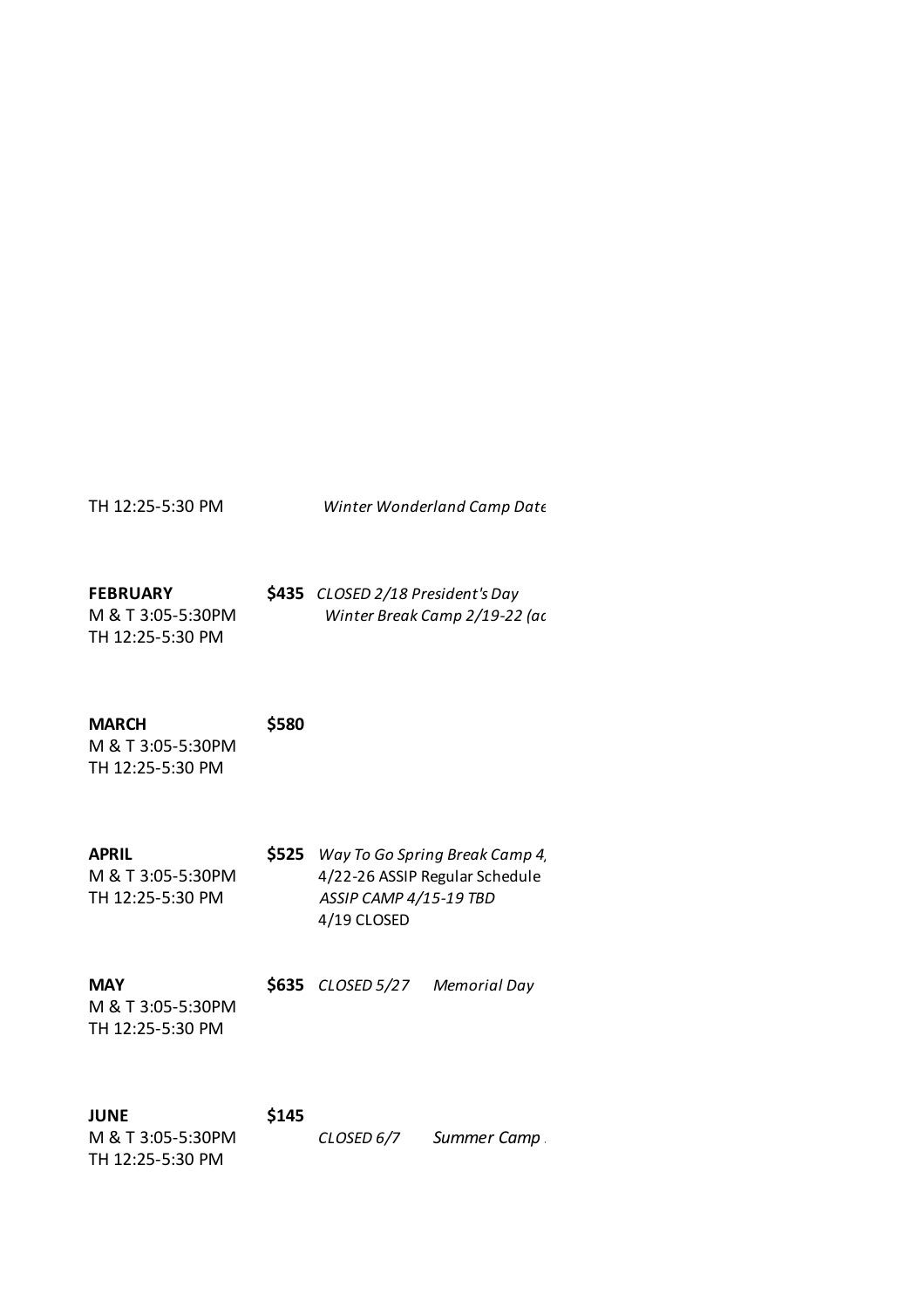**Waters, Finn D** 

## **2019-20 BRIELLE G**

**AUGUST**  $M, T, W$  & F 2:0! TH 12:30-5:30 |

## **SEPTEMBER**

 $M, T, W$  & F 2:0! TH 12:30-5:30 |

## **OCTOBER**

 $M, T, W$  & F 2:0! TH 12:30-5:30 |

 *WTG Thanksgiving Camp 11/19-21 (aditional fee)* **NOVEMBER**

 $M, T, W$  & F 2:0! TH 12:30-5:30 |

# *Winter Wonderland Camp Dates TBD* **DECEMBER**

*(aditional fee)* M,T, W & F 2:0! TH 12:30-5:30 |

## **JANUARY**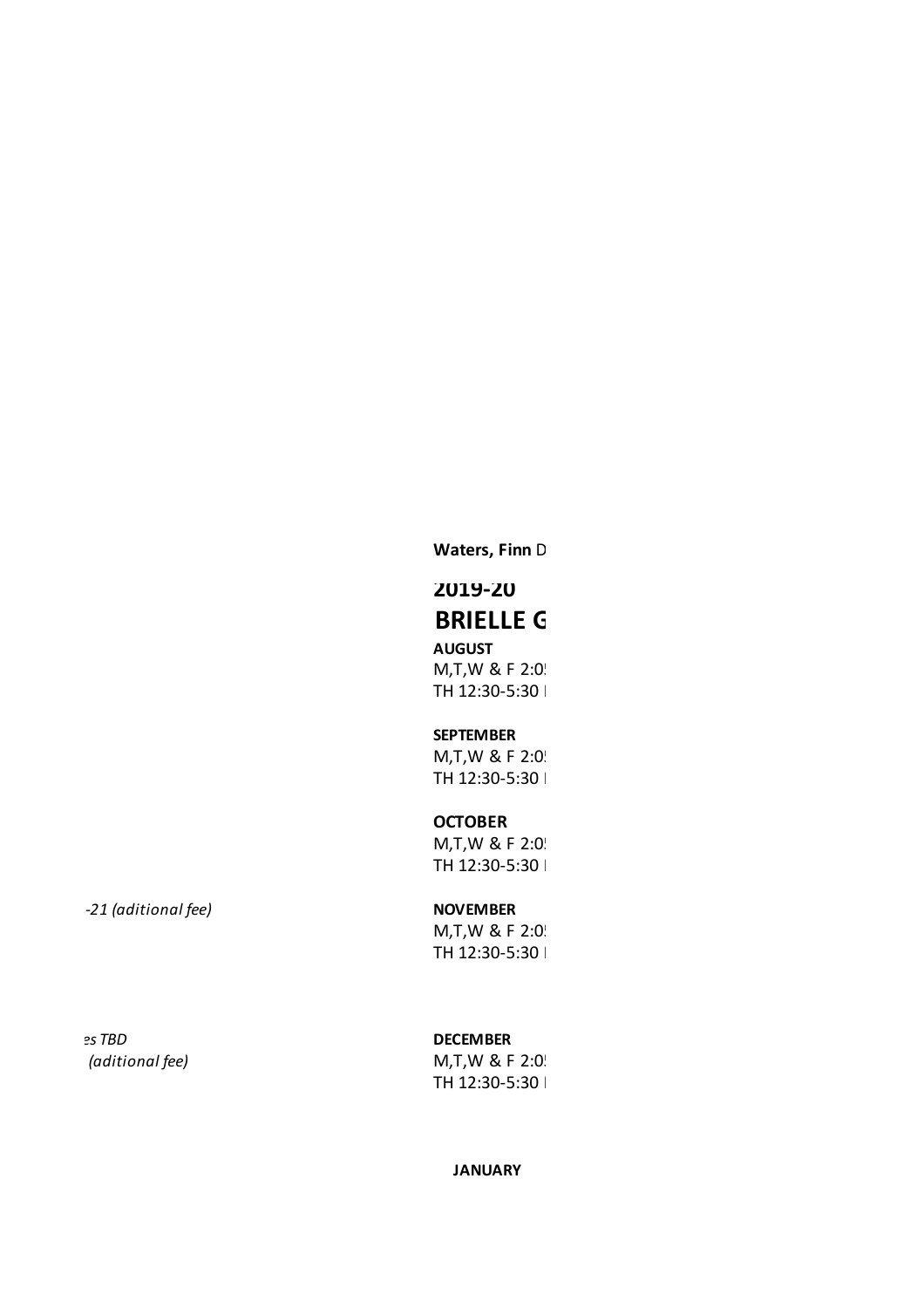*Winter Wonderland Camp Dates TBD* 

 *Winter Break Camp 2/19-22 (aditional fee)* **FEBRUARY**

**MARCH** M & T 2:40-5:3 TH 1:25-5:30 PI

*Way To Go Spring Break Camp 4/22- 26* **APRIL** M & T 2:40-5:3 TH 1:25-5:30 PI

> **MAY** M & T 2:40-5:3

> TH 1:25-5:30 P

**JUNE** *Starts 6/10* M & T 2:40-5:3 TH 1:25-5:30 PI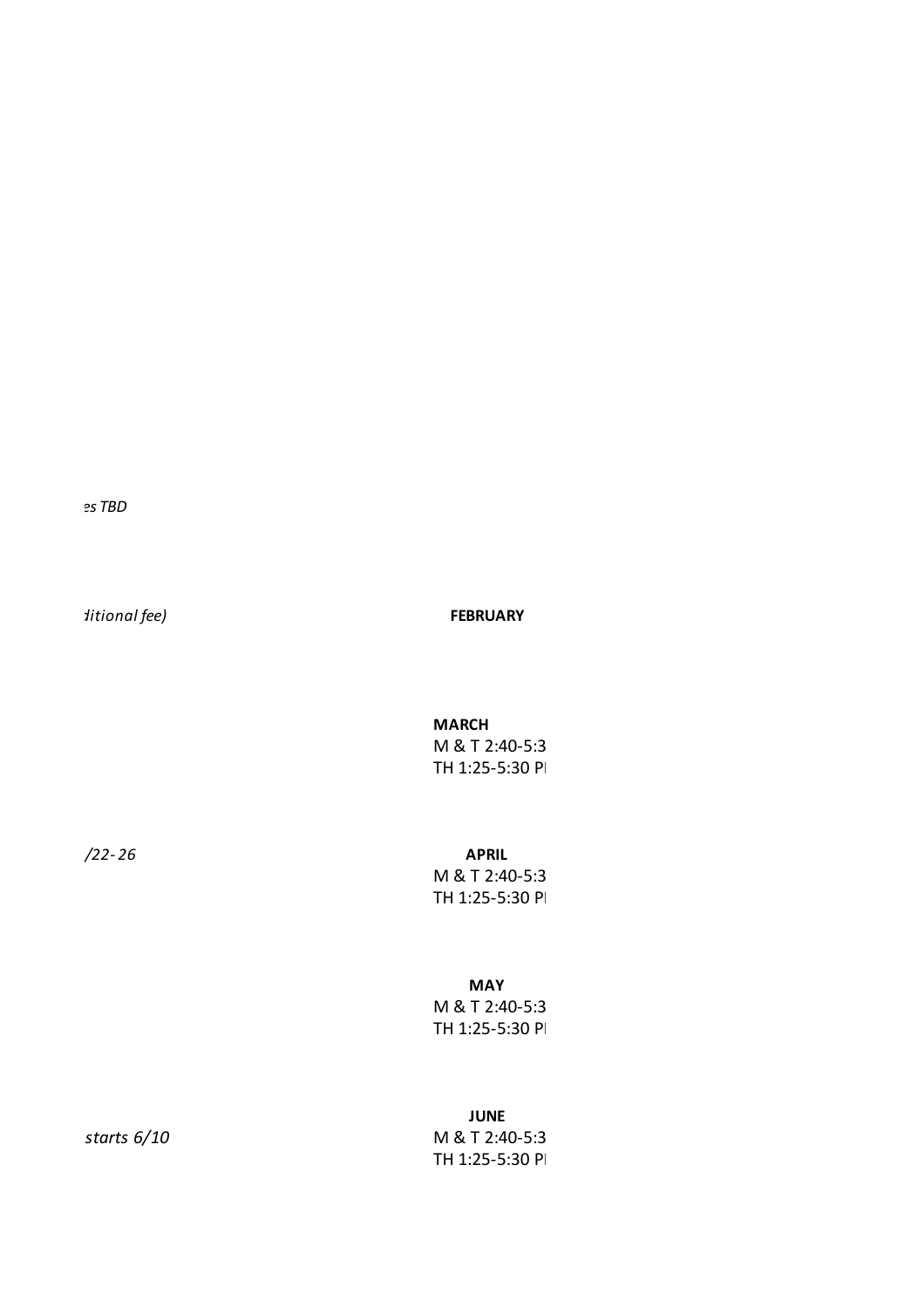**Waily Fee \$75 Thu 1:20-5:30 pm with Transportation** 

## **BALLEGO**

|                | \$<br>395.00                          |
|----------------|---------------------------------------|
| 5-5:30PM<br>PM | Starting 8/19-23 M-F AT 12:30         |
|                | \$<br>730.00                          |
| 5-5:30PM       | CLOSED 9/2 Labor Day                  |
| PM             | Staff Development 9/27                |
|                | Special Camp may apply 9/27           |
|                | \$845                                 |
| 5-5:30PM       |                                       |
| PM             |                                       |
|                | \$550                                 |
| 5-5:30PM       | CLOSED 11/11 Veterans Day             |
| PM             | CLOSED 11/28 & 29                     |
|                | WTG Thanksgiving Camp 11/25-27        |
|                | (aditional fee)                       |
|                | \$550                                 |
| 5-5:30PM       | CLOSED 12/20-31                       |
| PM             | Winter Wonderland Camp Dec 20 - Jan 3 |
|                | (aditional fee)                       |
|                |                                       |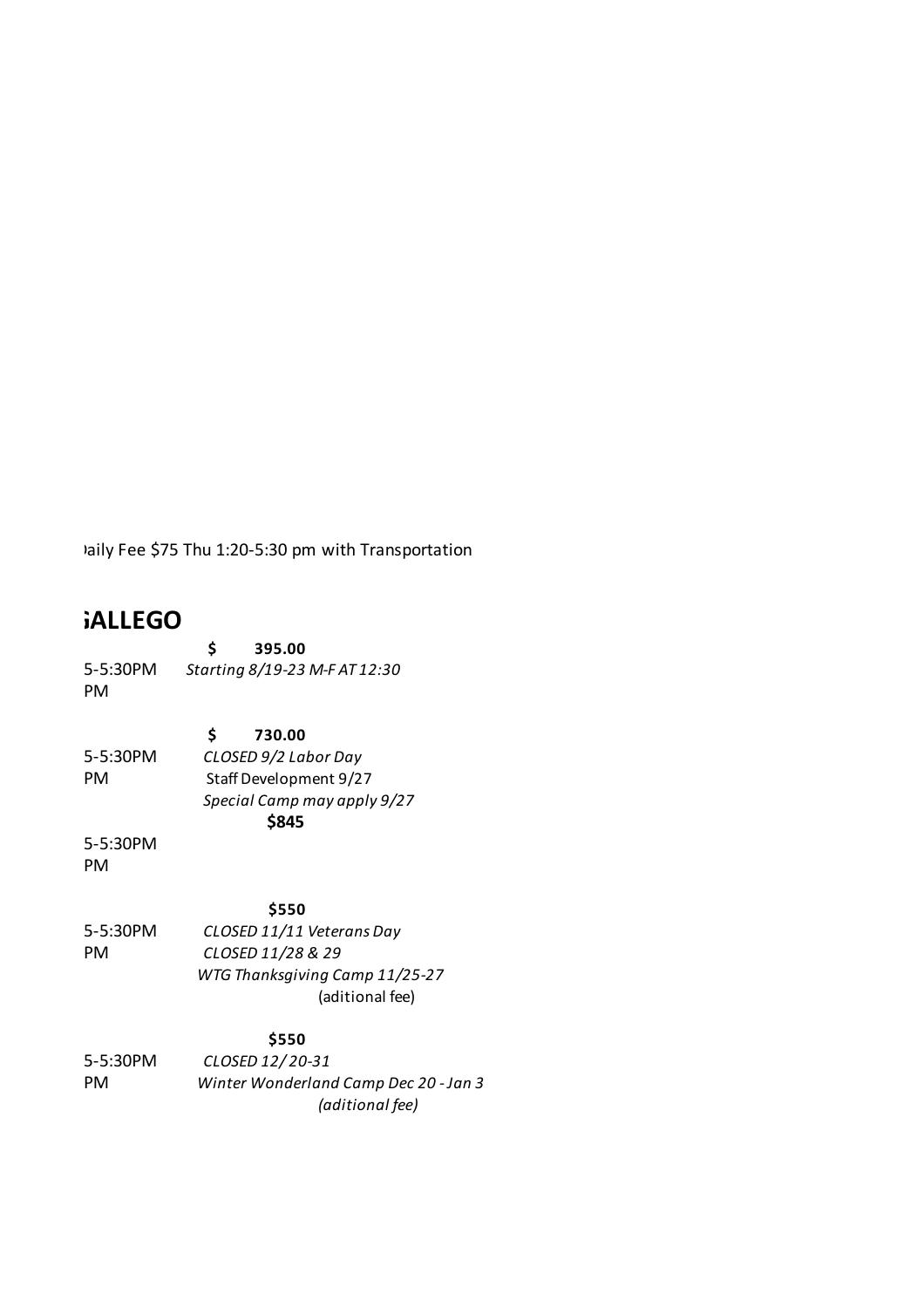$M<sub>2</sub>$ 

 $OPT$  $M<sub>1</sub>$ 

 $OPT$ 

 $OPTM$  $M<sub>1</sub>$ 

 $OPT$  $M<sub>1</sub>$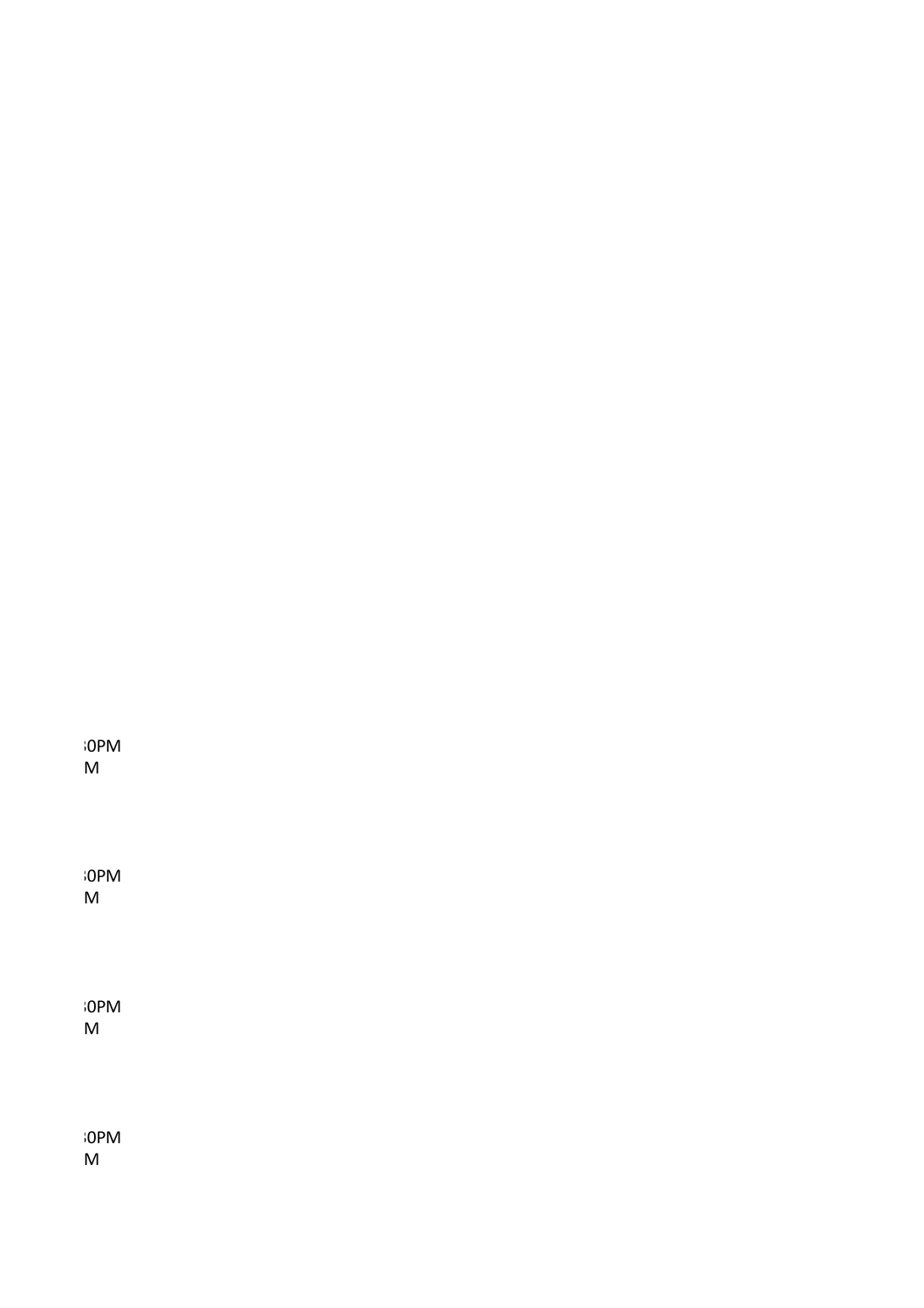|                    | <u>ZUIY- ZU</u>    |                        |
|--------------------|--------------------|------------------------|
|                    | <b>SEBASTIAN</b>   |                        |
| <b>AUGUST</b>      | \$275              |                        |
| M, T, W & F 3-5:30 |                    | Staring                |
| Thursdays 12:25    |                    |                        |
| <b>SEPTEMBER</b>   | \$695              | CLOSED 9/2 Lab         |
|                    | M, T, W & F 3-5:30 |                        |
| Thursdays 12:25    |                    |                        |
|                    |                    |                        |
| <b>OCTOBER</b>     | \$765              |                        |
|                    | M, T, W & F 3-5:30 |                        |
| Thursdays 12:25    |                    |                        |
|                    |                    |                        |
| <b>NOVEMBER</b>    | \$525              | CLOSED 11/11           |
|                    | M, T, W & F 3-5:30 | СI                     |
| Thursdays 12:25    |                    | <b>WTG Thanksgivir</b> |
|                    |                    | (aditior               |
|                    |                    |                        |
| <b>DECEMBER</b>    | \$525              | CLOSED 1               |
|                    | M,T,W & F 3-5:30   | Winter Won             |
| Thursdays 12:25    |                    |                        |
|                    |                    |                        |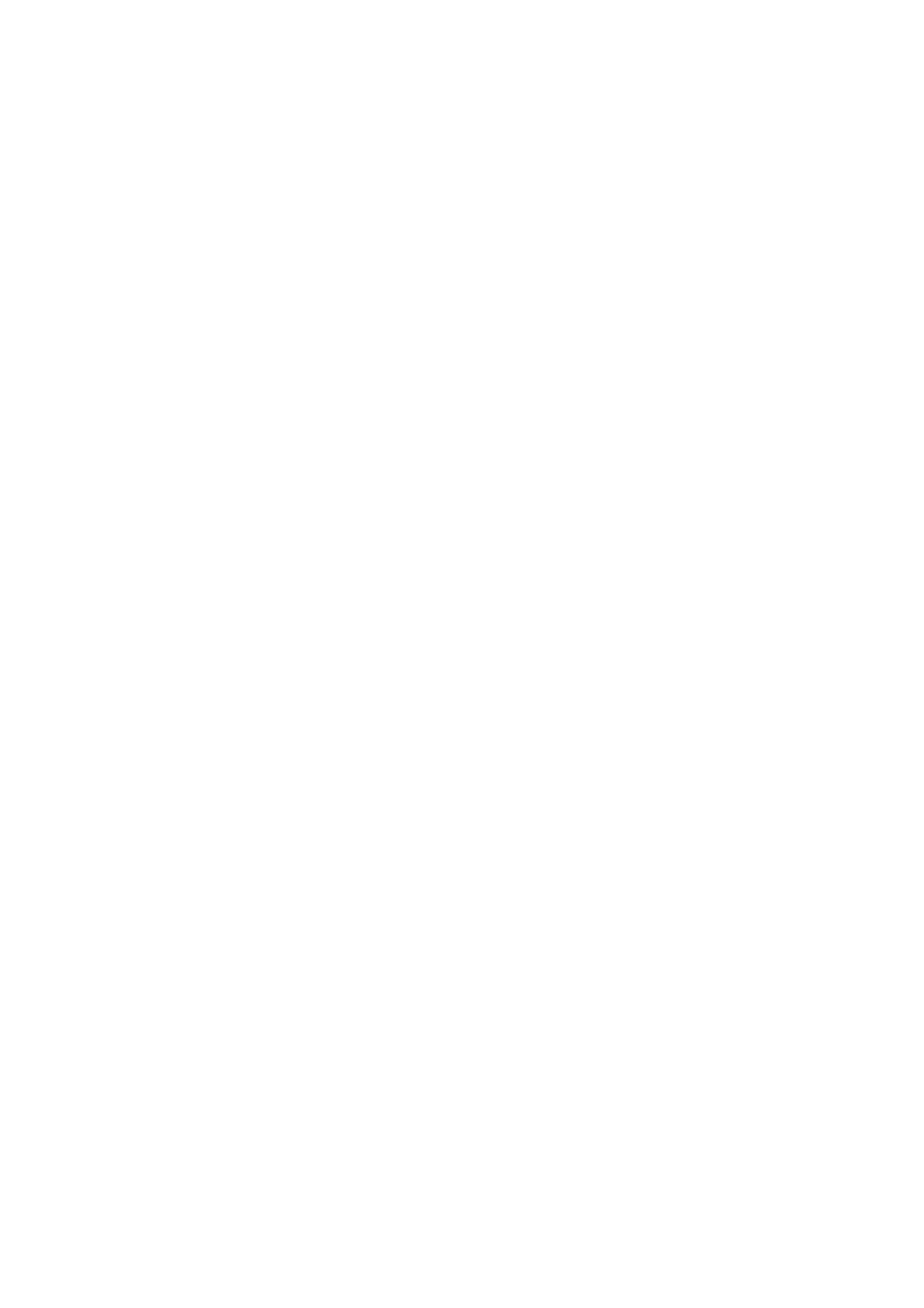| 38/21            |                             |
|------------------|-----------------------------|
|                  |                             |
|                  |                             |
| or Day           |                             |
|                  |                             |
|                  |                             |
|                  |                             |
|                  |                             |
|                  |                             |
|                  |                             |
| l Veterans Day   |                             |
| OSED 11/28 & 29  |                             |
| ng Camp 11/25-27 |                             |
| nal fee)         |                             |
|                  |                             |
|                  |                             |
| $2/20 - 31$      |                             |
|                  | derland Camp Dec 20 - Jan 3 |
| (aditional fee)  |                             |
|                  |                             |

## **2019-20 DAVID BOC AUGUST** AUG 21-30 Picl

## *CLOSED 9/2 Labor Day* **SEPTEMBER**

SEPT 2-13 Pick up a  $M,T,W$  & F Pick up THU at 1:15pm **OCTOBER**  $M,T,W$  & F Pick up THU at 1:15pm

## **NOVEMBER**

 $M,T,W$  & F Pick up  *WTG Thanksgiving Camp 11/25-27* THU at 1:15pm

## **DECEMBER**

 $M,T,W$  & F Pick up *(aditional fee)* THU at 1:15pm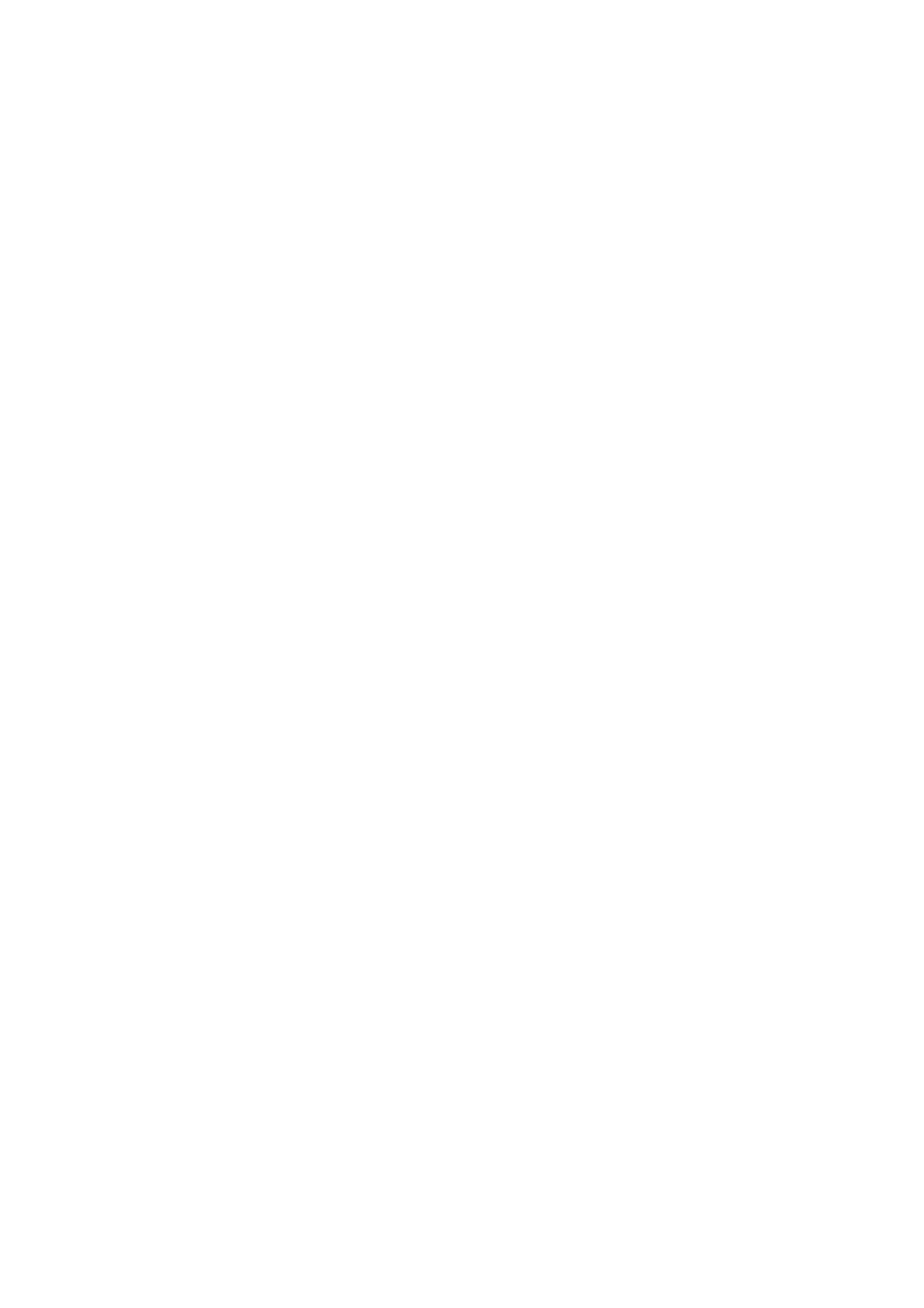## **DRE**

**\$340** k up at 12:00pm

#### **\$770**

12:00pm *CLOSED 9/2 Labor Day* o at 2:30 Staff Development 9/27 *Special Camp may apply 9/27* **\$795**

#### ว at 2:30

- **\$520**  $\overline{$  $\overline{$  $\overline{$  $\overline{$  $\overline{}}$  at 2:30 *WTG Thanksgiving Camp 11/25-27 CLOSED 11/28 & 29* (aditional fee)  *CLOSED 11/11 Veterans Day*
- **\$520**  $\overline{\text{Sat 2:30}}$  Winter Wonderland Camp Dec 20 - Jan 3 *(aditional fee) CLOSED 12/ 20-31*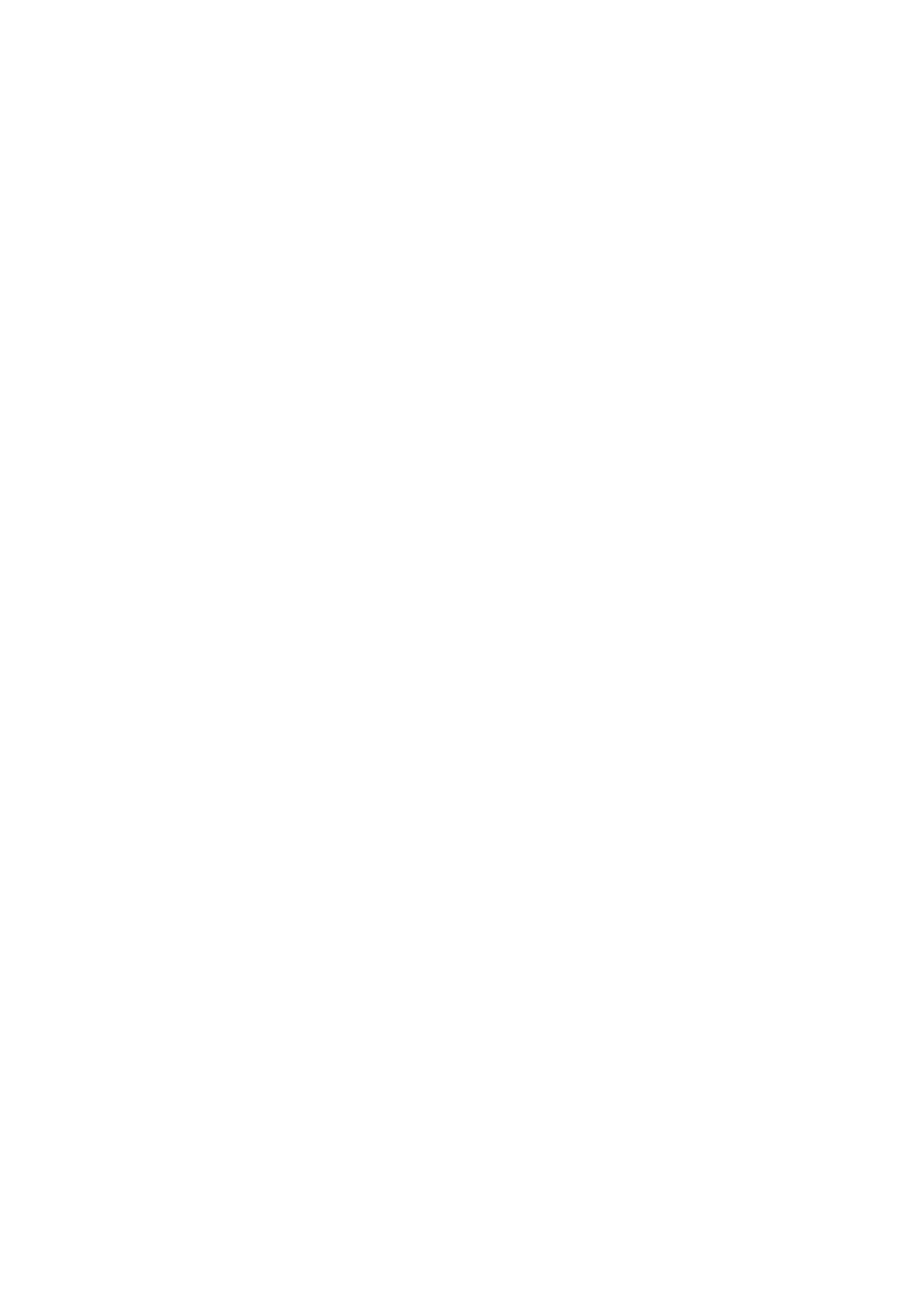## **2019-20 Amelia Pierce**

**AUGUST \$ 233.00** 2:30 M,W,TH & F TUESDAY AT 2:00PM

## **SEPTEMBER \$ 670.00**

M,W, TH & F Pick up at 2:30 Staff Development 9/27 TUE at 2:00pm *Special Camp may apply 9/27*

#### **OCTOBER \$ 770.00**

M,W, TH & F Pick up at 2:30 TUE at 2:00pm

## **NOVEMBER \$500**

M,W, TH & F Pick up at 2:30

TUE at 2:00pm *WTG Thanksgiving Camp 11/25-27*  CLOSED 11/28 & 2 (aditional fee)  *CLOSED 11/11 Veterans Day*

## **DECEMBER \$500**

TUE at 2:00pm *(aditional fee)*

M,W, TH & F Pick up at 2:30 *Winter Wonderland Camp Dec 20 - Jan 3 CLOSED 12/ 20-31*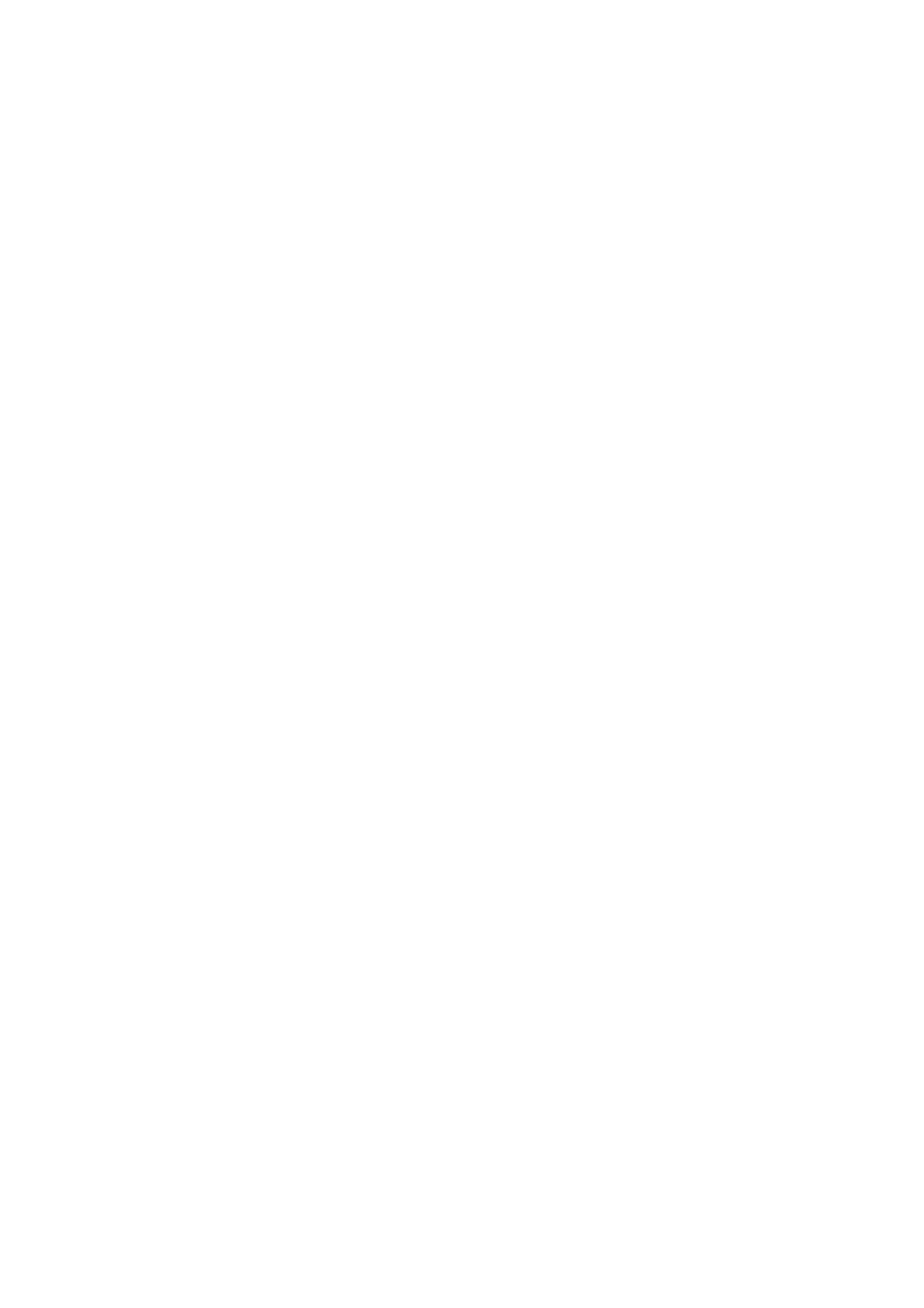**2019-20 JACOB & CALEB**

**OCTOBER** \$400 13 DAYS MONTHLY EACH KID

**NOVEMBER** 10 Days

 *WTG Thanksgiving Camp 11/25-27 CLOSED 11/28 & 29*

DECEMBER

 *Winter Wonderland Camp Dec 20 - Jan 3*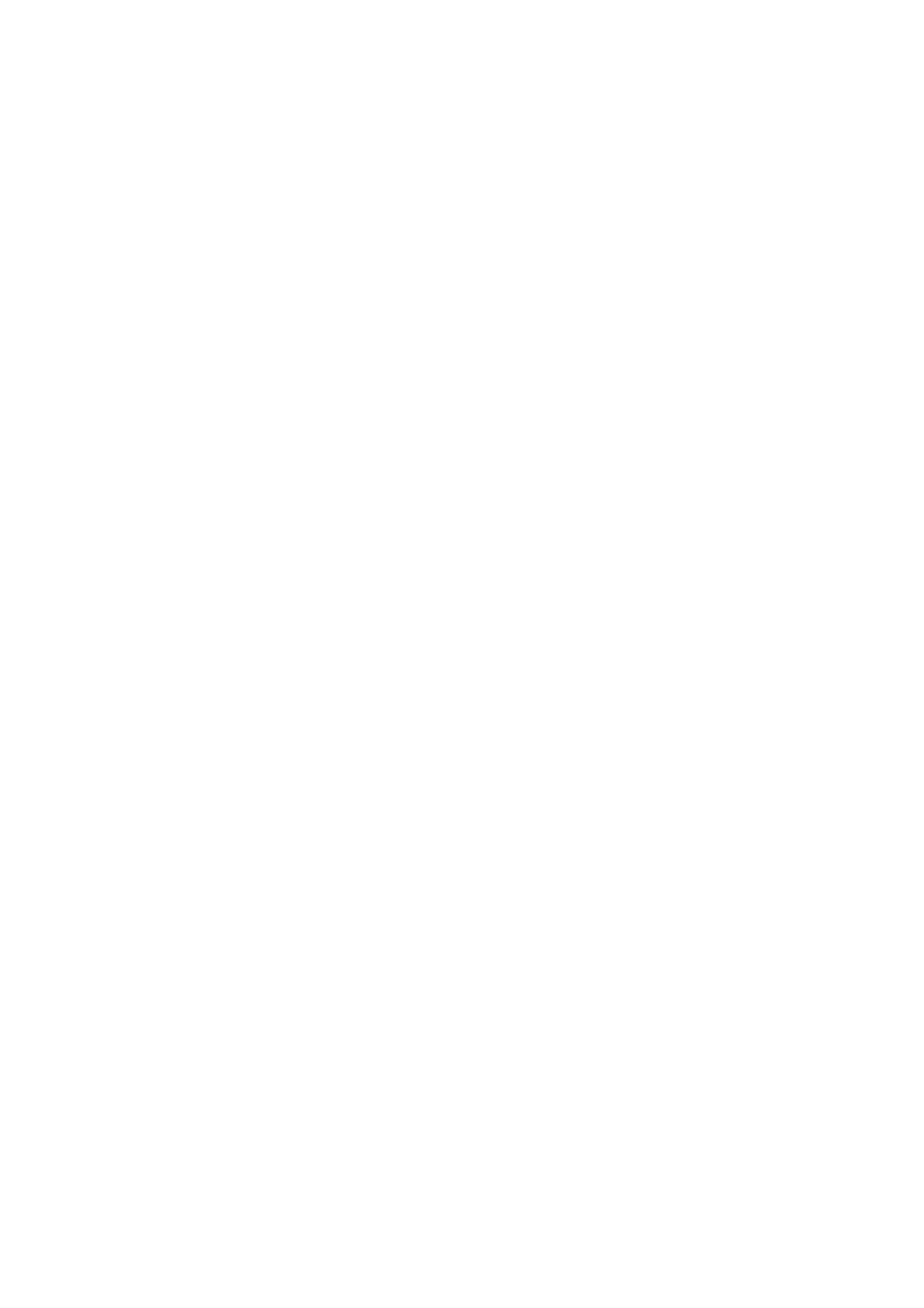**General rates 12:00 - 5:30pm With Transportation** (Aprox \$ 213.75 Weekly (Aprox \$ 42.75 Daily **Without Transportation**  Aprox.. \$ 188.75 Weekly Fee Aprox.. \$ 37.75 Daily **1:00pm-5:30pm With Transportation** Aprox \$ 202.5 weekly Aprox \$40.5 Daily **2:00pm - 5:30pm With Transportation** (Aprox \$ 177.5 Weekly) (Aprox \$ 35.50 Daily) **2:30pm - 5:30pm With Transportation** Aprox.. \$ 167.5 Weekly Fee Aprox.. \$ 33.5 Daily **3:00pm - 5:30pm With Transportation** Aprox.. \$ 156.25 Weekly Fee Aprox.. \$ 31.25 Daily **Without Transportation**  Aprox.. \$ 131.25 Weekly Fee Aprox.. \$ 26.25 Daily Fee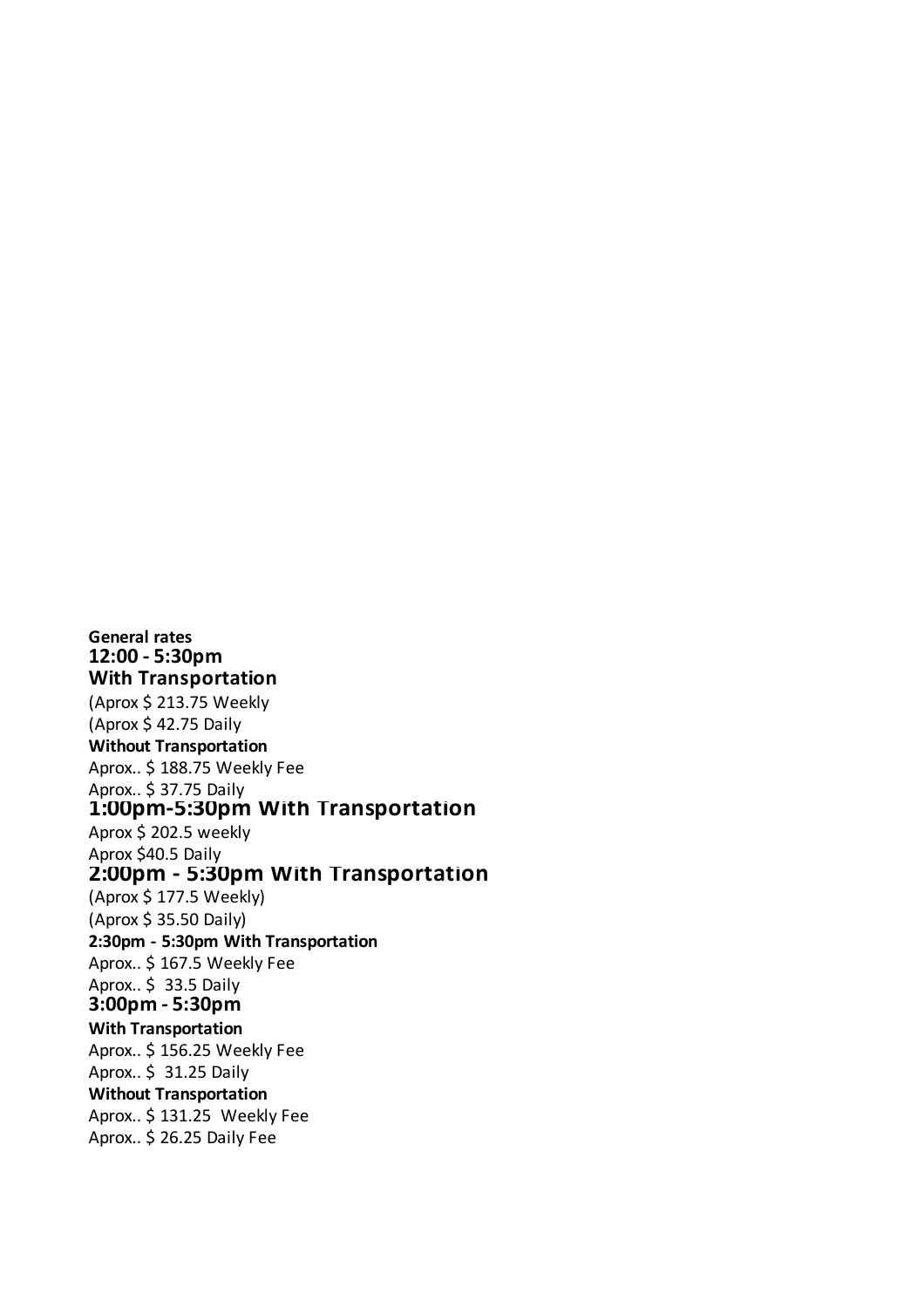8:00-3:00pm Aprox Hourly \$ 8, Daily \$56, \$280, Month